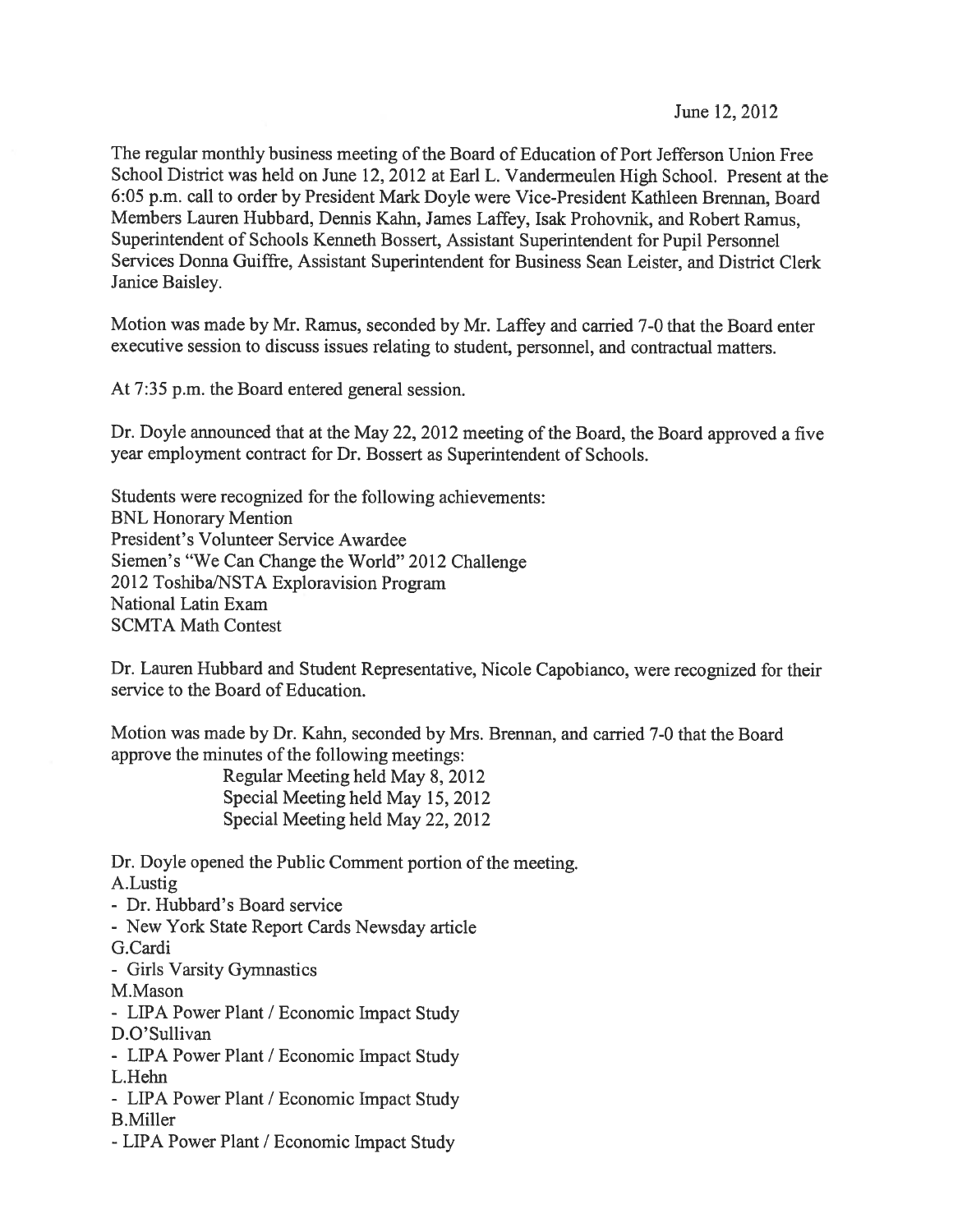A. Lustig -Village LIPA Study

## REPORTS

Student representative, Nicole Capobianco, reported on high school activities, and introduced the <sup>20</sup> 12-13 student representative to the Board, Greg Kiesaris.

The repor<sup>t</sup> from the Superintendent of Schools included the following:

- Introduction of appointed Middle School Principal, Antonio Santana
- - Draft Extracurricular Code of Conduct presentation by Michael Caravello — discussion followed. Board members were asked to give any additional feedback to Dr. Bossert.

Dr. Doyle indicated that a second meeting would be held at the end of June.

End-of-the-year committee reports were submitted.

## CONSENT AGENDA

Motion was made by Dr. Kahn, seconded by Mrs. Brennan and carried 7-0 that as recommended by the Superintendent of Schools, the Board approve Personnel resolutions numbered A. 1-13 appearing on the June 12, 2012 consent agenda.

Motion was made by Mr. Laffey, seconded by Mr. Ramus that as recommended by the Superintendent of Schools, the Board approve Finance resolutions numbered B. 1-11 appearing on the June 12, 2012 consent agenda. Mr. Laffey asked for explanations of B.2 and B.8. Discussion ensued regarding B.8, Award of Laptop Bid, use of technology in the district, effectiveness of use, and the need for <sup>a</sup> repor<sup>t</sup> from the technology committee mid-year and endof-year. Dr. Doyle pulled B.8 from the consent agenda and <sup>p</sup>laced under New Business for <sup>a</sup> resolution that the Board receive <sup>a</sup> technology report. Original motion was amended to vote on B.8 separately. Motion was made by Mrs. Brennan, seconded by Dr. Kahn that the Board approve Finance resolutions numbered  $B.1 - 7$  and  $9 - 11$  appearing on the June 12, 2012 consent agenda. Motion carried 7-0. Motion to approve B. <sup>8</sup> carried 5-1-1 (Mr. Laffey opposed, Dr. Prohovnik abstained).

## [Mr. Prohovnik left the room.]

Motion was made by Mr. Laffey, seconded by Mrs. Brennan and carried 6-0 that as recommended by the Superintendent of Schools, the Board approve Facilities resolutions numbered C.1-4 appearing on the June 12, 2012 consent agenda.

Motion was made by Mrs. Brennan, seconded by Mr. Ramus and carried 6-0 that as recommended by the Superintendent of Schools, the board approve Education resolutions numbered D.1-6 appearing on the June 12, <sup>2012</sup> consent agenda.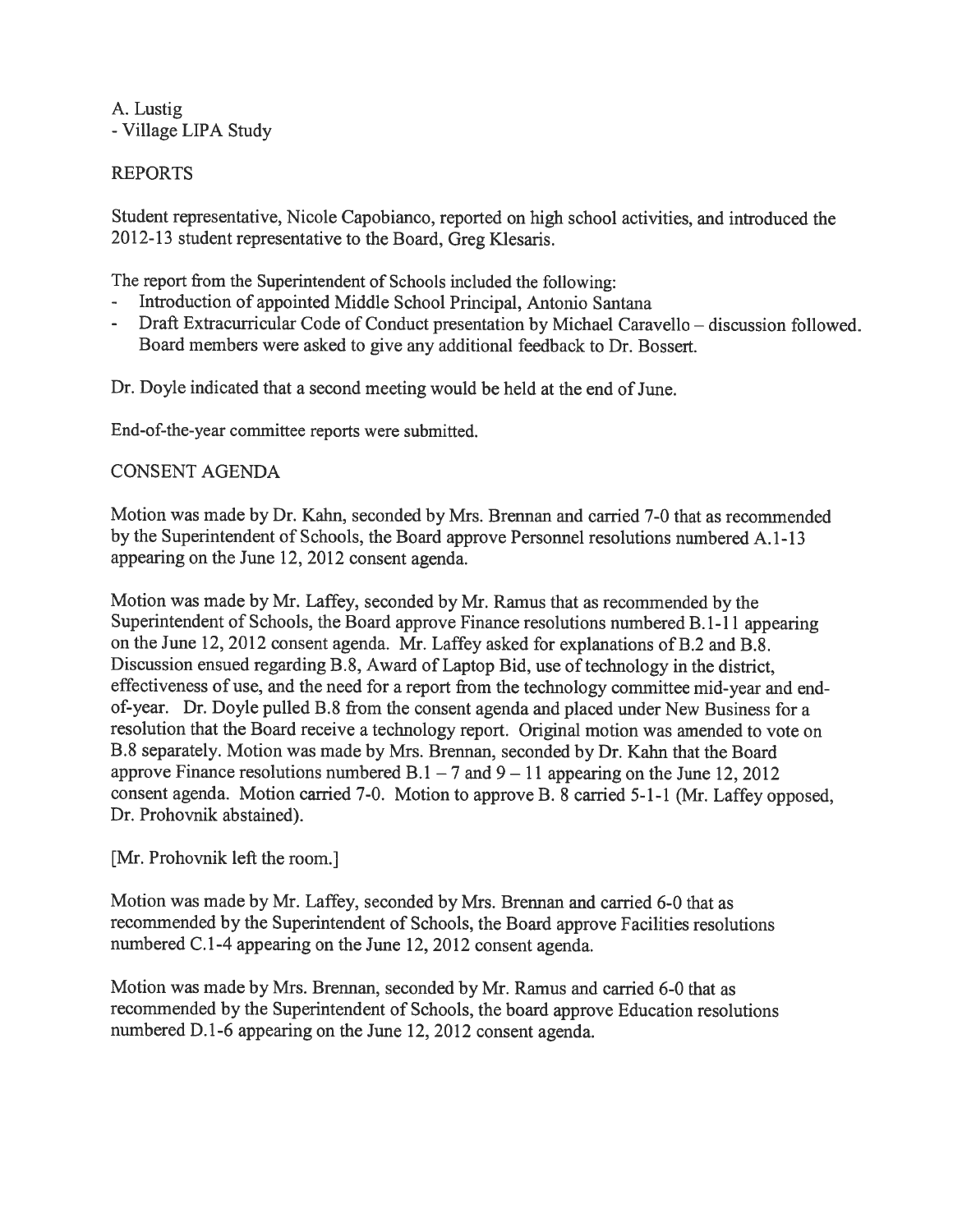## OLD BUSINESS

Motion was made by Mr. Ramus, seconded by Mrs. Brennan and carried 6-0 that the Board approve the revisions to Policy 9210.2, Non-Administrative Confidential Employees presented for <sup>a</sup> second reading and adoption.

## [Dr. Prohovnik returned.]

Motion was made by Dr. Prohovnik, seconded by Mrs. Brennan that the Board approve the revisions to Policy 0320/0320-E, Evaluation of Superintendent / Evaluation of Superintendent Evaluative Tool presented for <sup>a</sup> second reading and adoption. Dr. Prohovnik questioned the revisions and made <sup>a</sup> motion to table the second reading and adoption in order for the ad hoc committee to review further the policy changes. Mr. Laffey seconded the motion. Motion to table carried 7-0.

## NEW BUSINESS

A. Designation of Meeting —

Motion was made by Mrs. Brennan, seconded by Mr. Ramus that the Board designate July 3, 2012 as the Annual Reorganization Meeting and regular monthly business meeting ofthe Board of Education. Discussion ensued. The District Clerk will poll the board to determine meeting time. Motion carried 7-0.

B. Board Policy —

Motion was made by Mrs. Brennan, seconded by Mr. Laffey that the Board accep<sup>t</sup> for <sup>a</sup> first reading New Policy 0100/0100-R, Equal Opportunity and Nondiscrimination (replacing presen<sup>t</sup> Policy 0100, Equal Opportunity).

Motion was made by Mrs. Brennan, seconded by Mr. Laffey that the Board accep<sup>t</sup> for <sup>a</sup> first reading the following new policies:

0l10/0110-R, Sexual Harassment (replacing presen<sup>t</sup> Policy 5020.1/5020.1-R, Sexual Harassment of Students)

0115/01 15-R, Student Harassment and Bullying Prevention and Intervention

5300.15, Code of Conduct 5300.30, Prohibited Student Conduct 5300.70, Public Conduct on School Property 5300.75, Dissemination and Review (replacing presen<sup>t</sup> Policy 5300, Student Conduct,)

Dr. Doyle opened the second public comment.

- F. Feinstein
- Bullying Prevention Policy
- Summer Special Education Program
- costs associated with agenda items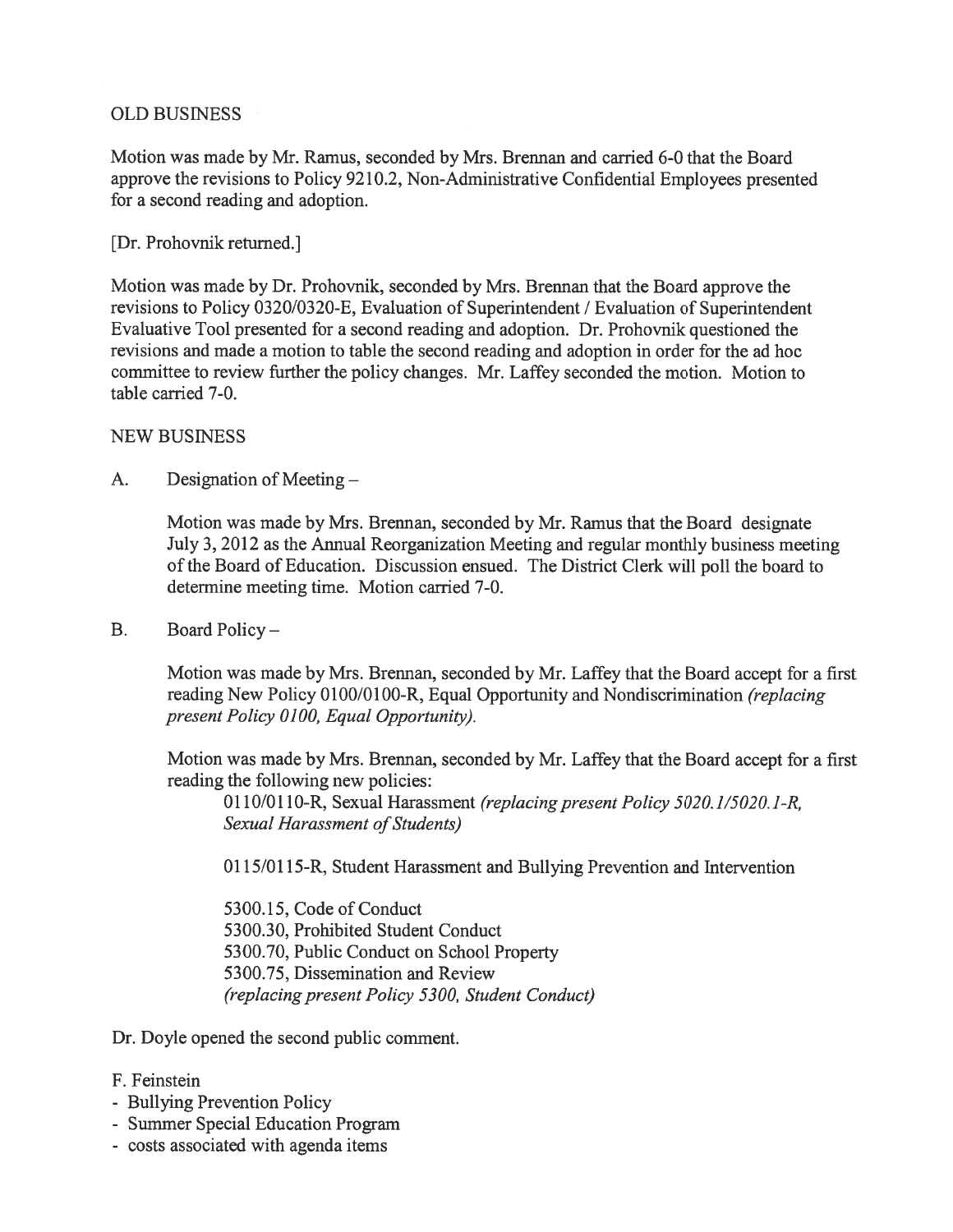Dr. Doyle reopene<sup>d</sup> New Business for discussion on requesting <sup>a</sup> repor<sup>t</sup> from the Technology Committee. Motion was made by Dr. Prohovnik, seconded by Mr. Ramus, and carried 7-0 that the Board reques<sup>t</sup> an efficiency repor<sup>t</sup> from the Technology Committee, before the end of the calendar year and at the end of the school year, detailing the utilization of district computers/laptops, how the technology is integrated into the curriculum/classroom, measurement of its effectiveness, and benefits oflaptop use.

At 10:05 p.m., motion was made by Mr. Ramus, seconded by Dr. Kahn and carried 7-0 that the Board enter executive session to discuss negotiations, contracts and Superintendent's evaluation. The District Clerk left the meeting and Dr. Doyle acted as Clerk pro tem.

At 11:40, motion was made by Dr. Kahn, seconded by Mrs. Brennan and carried 7-0 that the Board reenter general session and adjourn.

#### CONSENT AGENDA June 12, 2012

#### A. Personnel

1. Appointment — Substitutes

The Board approves the appointment of the following substitutes for the 2011-2012 school year: Teacher Tory Malvetti (not to exceed 40 days) Teacher Aide Caroline Bachmore

2. Appointment - Summer Substitute Custodians

The Board approves the appointment of the following substitute custodians for the summer 2012 at the rate of \$10.00 per hour: Eric Esposito Gerry McAdams Bruce Tyler

3. Appointment — Substitute Custodian

The Board approves Casey Vitti as <sup>a</sup> substitute custodian for the 2012-2013 school year at the rate of \$10.00 per hour.

4. Termination — Teacher Aide

The Board approves the termination of Pamela Kirchner as <sup>a</sup> Teacher Aide effective September 1, 2010.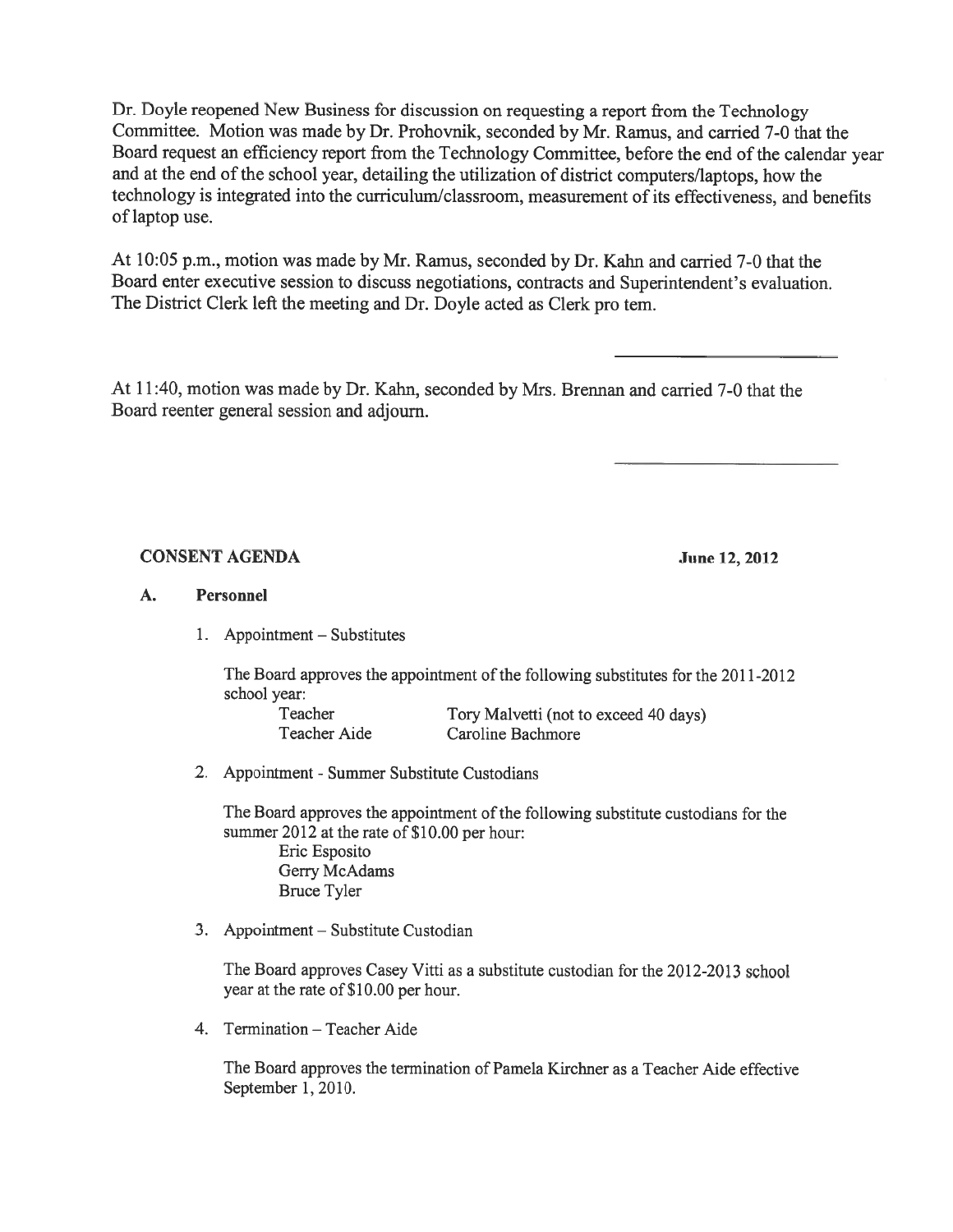5. Request for Leave — School Psychologist

The Board grants the reques<sup>t</sup> of Allyson Carison, School Psychologist, for <sup>a</sup> leave of absence from September 24, 2012 to December 14, 2012, in accordance with Board Policy 9520.2, Family and Medical Leave Act, and Article IX.B.9 of the negotiated agreemen<sup>t</sup> with the Port Jefferson Teachers' Association.

6. Request for Leave — Special Education Teacher

The Board approves the reques<sup>t</sup> of Jeanette Garofola, teacher of Special Eduation, for <sup>a</sup> leave of absence from August 29, 2012 to November 20, 2012 in accordance with Board Policy 9520.2, Family and Medical Leave Act, and Article IX.B.9 of the negotiated agreemen<sup>t</sup> with the Port Jefferson Teachers' Association; and further, the Board approves the request of Jeanette Garofola, for a childcare leave of absence from November 21, 2012 to June 30, 2013 in accordance with Article IX.F. of the negotiated agreement with the Port Jefferson Teachers' Association.

7. Request for Leave — Music Teacher

The Board approves the reques<sup>t</sup> of Katie Bernius, teacher of Music, for <sup>a</sup> leave of absence from September 10, 2012 to November 30, 2012 in accordance with Board Policy 9520.2, Family and Medical Leave Act, and Article IX.B.9 of the negotiated agreemen<sup>t</sup> with the Port Jefferson Teachers' Association; and further, the Board approves the reques<sup>t</sup> of Katie Bernius, for <sup>a</sup> childcare leave of absence from December 3, 2012 to June 30, 2013 in accordance with Article IX.F. of the negotiated agreement with the Port Jefferson Teachers' Association.

8. Change in Start Date — High School Principal

The Board approves the change in start date for Matthew Murphy, High School Principal, from July 1, 2012 to June 29, 2012.

9. Extension of Contract — Human Resources

The Board approves the extension of contract for Edward Sallie, part-time Human Resources Administrator from June 30, 2012 to August 31, 2012, in accordance with the terms and conditions of an Agreement dated November 8, 2011

10. Summer Academy and Special Education Program

The Board approves the appointment of the following, as needed, for the 2012 Summer Academy Special Education Program from 7/2/12 — 8/10/12 (with the exception of July 4, 2012), <sup>5</sup> days per week, 9:00 am — 12:00 pm per day, in accordance with the negotiated agreemen<sup>t</sup> with the Port Jefferson Teachers' Association:

| Teachers:                  | Kristen Poulos<br>Scott Garofola<br>Jacqueline Gandolfo                | Tory Malvetti<br>Michelle Landetta            |
|----------------------------|------------------------------------------------------------------------|-----------------------------------------------|
| <b>Teacher Assistants:</b> | Lynn Lalia<br>Patricia Koehnlein<br>Shannon Griffin<br>Alexis Krivosta | Demi Laino<br>Lynne Scofield<br>Allyson Wolff |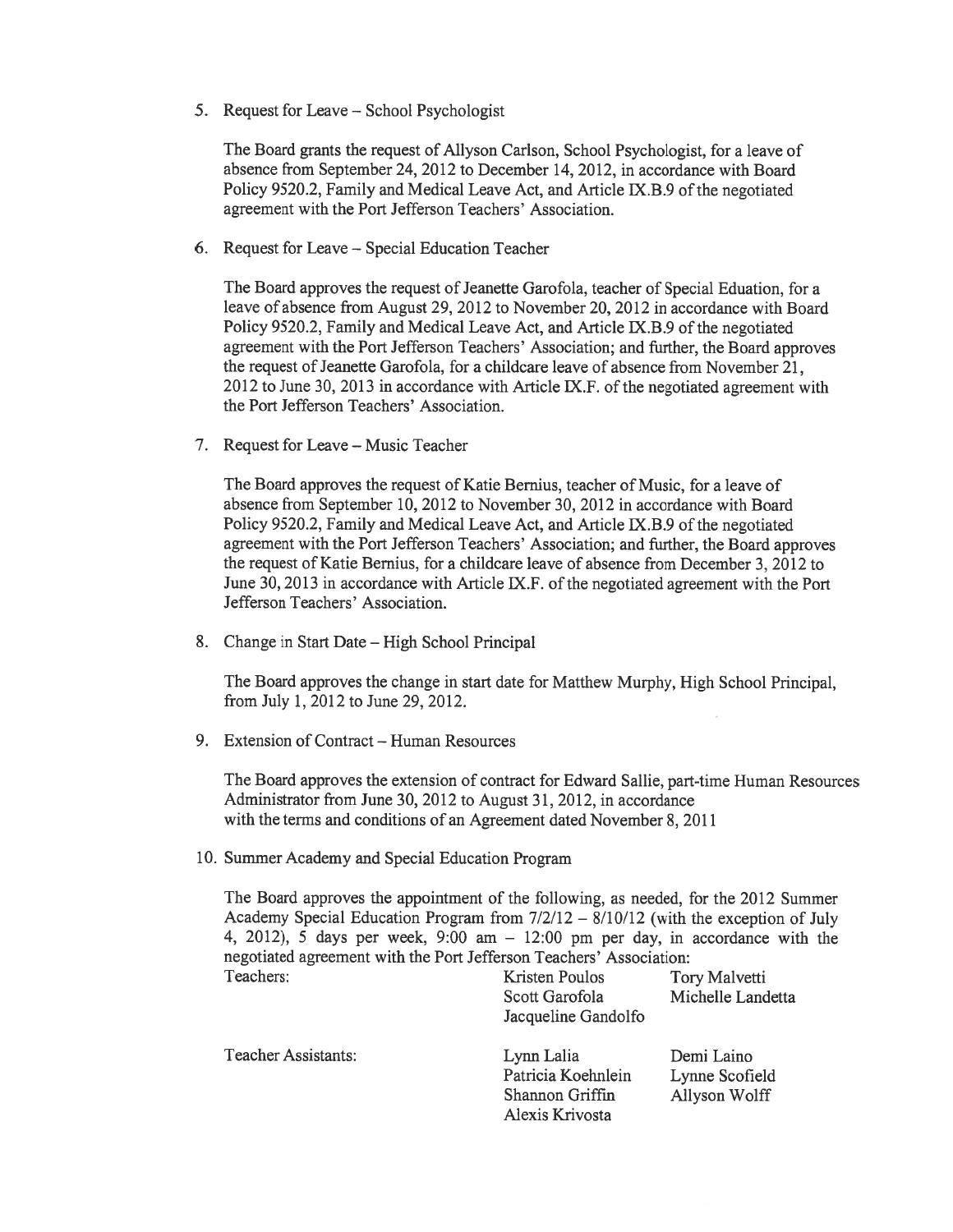| Nurse:                                | Susan Federico                                       |               |  |  |
|---------------------------------------|------------------------------------------------------|---------------|--|--|
| Substitute Teachers:                  | Christina Carlson<br>Gina Fedler<br>Rosemary Griffen |               |  |  |
| <b>Substitute Teaching Assistant:</b> | Mary O'Sullivan                                      |               |  |  |
| Speech Language Pathologists:         | Danielle McBride                                     | Stacia Schoen |  |  |
| School Psychologist:                  | Dr. Allyson Carlson                                  |               |  |  |

11. Abolishment of Positions / Excessing

The Board hereby resolves that due to budgetary constraints, the following positions will be eliminated effective June 30, 2012:

| Position                      | <b>Total FTE</b> |
|-------------------------------|------------------|
| Art                           | $\cdot$ .2       |
| <b>Business</b>               | .6               |
| Deans                         | .8               |
| Elementary                    | 3.3              |
| English                       | 1.0              |
| Health                        | .1               |
| Music                         | .25              |
| <b>Physical Education</b>     | $\cdot$ 7        |
| Science                       | $\cdot$ .2       |
| Social Studies                | 1.0              |
| Technology                    | .5               |
| <b>Technology Integration</b> | .6               |
|                               |                  |

Be it further resolved, the employment of the following employees, having the least seniority in the District, shall be discontinued effective July 1, 2012; and are, therefore, hereby excessed:

| Name                  | Position           |
|-----------------------|--------------------|
| Kimberly Berg         | Elementary         |
| Linda Moran           | <b>Business</b>    |
| Alycia Petitto        | Physical Education |
| <b>Kristen Poulos</b> | Elementary         |
| Nancy Randazzo        | Art                |
| Jennifer Walling      | Elementary         |
|                       |                    |

12. Part-time Teaching Appointments

The Board approves the following part-time teaching appointments for the 2012-2013 school year:

| Name                   | Position                  | FTE            |
|------------------------|---------------------------|----------------|
| Kimberly Berg          | Elementary                | .7             |
| <b>Meagan Finnerty</b> | Music                     | .35            |
| Nancy Randazzo         | Art                       | .8             |
| Linda Moran            | <b>Business</b>           | $\cdot^4$      |
| Justin Gargiulo        | Technology                | .3             |
| Alycia Petitto         | <b>Physical Education</b> | $\overline{2}$ |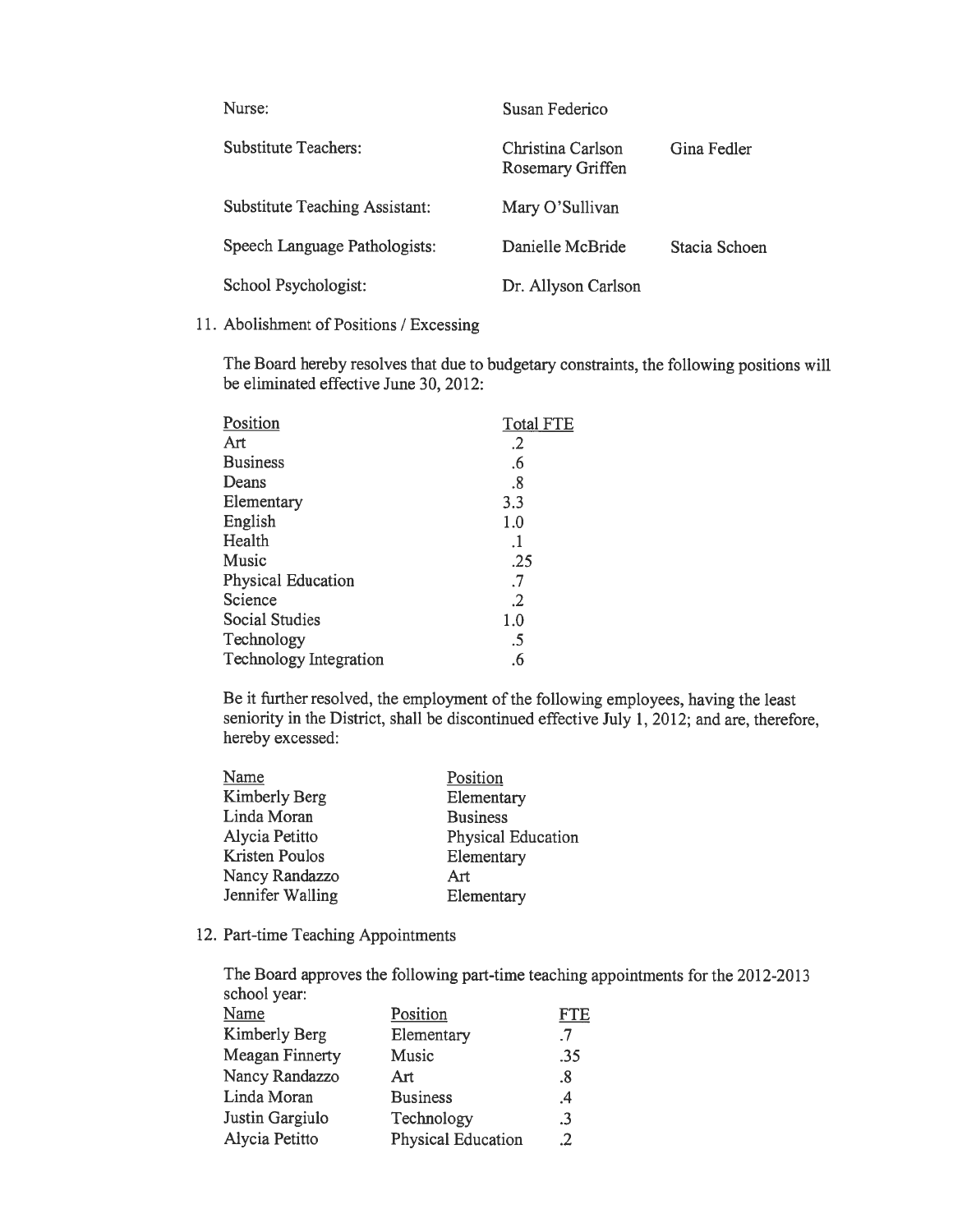13. Resignation — English Teacher

The Board accepts the letter of resignation from Carrie Fleischer, teacher of English 7-12, effective August 28, 2012.

#### B. Finance

1. Financial Reports

The Board approves the financial reports.

2. Library Services Contract

The Board approves the Library Services Contract between the district and the Port Jefferson Free Library for the 2012-2013 school year.

3. Extension of Transportation Contract

The Board approves the extension of transportation contracts with Suffolk Transportation Service, Inc. for the 2012-2013 school year with <sup>a</sup> price increase based on the consumer price index (CPI) issued by the New York State Education Department.

4. Award of Bid — Printed Forms

The Board awards the Printed Forms Bid for the 2012-2013 school year to the lowest responsible bidder meeting specifications, namely, Say-On Printing.

5. Award of Bid — Exterior Masonry Reconstruction Project

The Board awards the bid for the Exterior Masonry Reconstruction Project at Earl L. Vandermeulen High School to the lowest responsible bidder, namely, AFL Construction Co., Inc.

6. Award of Bid — Music Supplies and Sheet Music Bid

The Board awards the bid for Music Supplies and Sheet Music for the 2012-2013 school year to the lowest responsible bidders meeting specifications as follows:

| <b>Advantage Music</b>  | in the amount of | \$1,733.75 |
|-------------------------|------------------|------------|
| National Discount Music | in the amount of | \$266.30   |
| Sam Ash                 | in the amount of | \$103.63   |
| <b>Interstate Music</b> | in the amount of | \$145.72   |

7. Award of Bid — Rental of Musical Instruments

The Board awards the bid for Rental of Musical Instruments for the 2012-2013 to the lowest responsible bidder meeting specifications, namely, Advantage Music.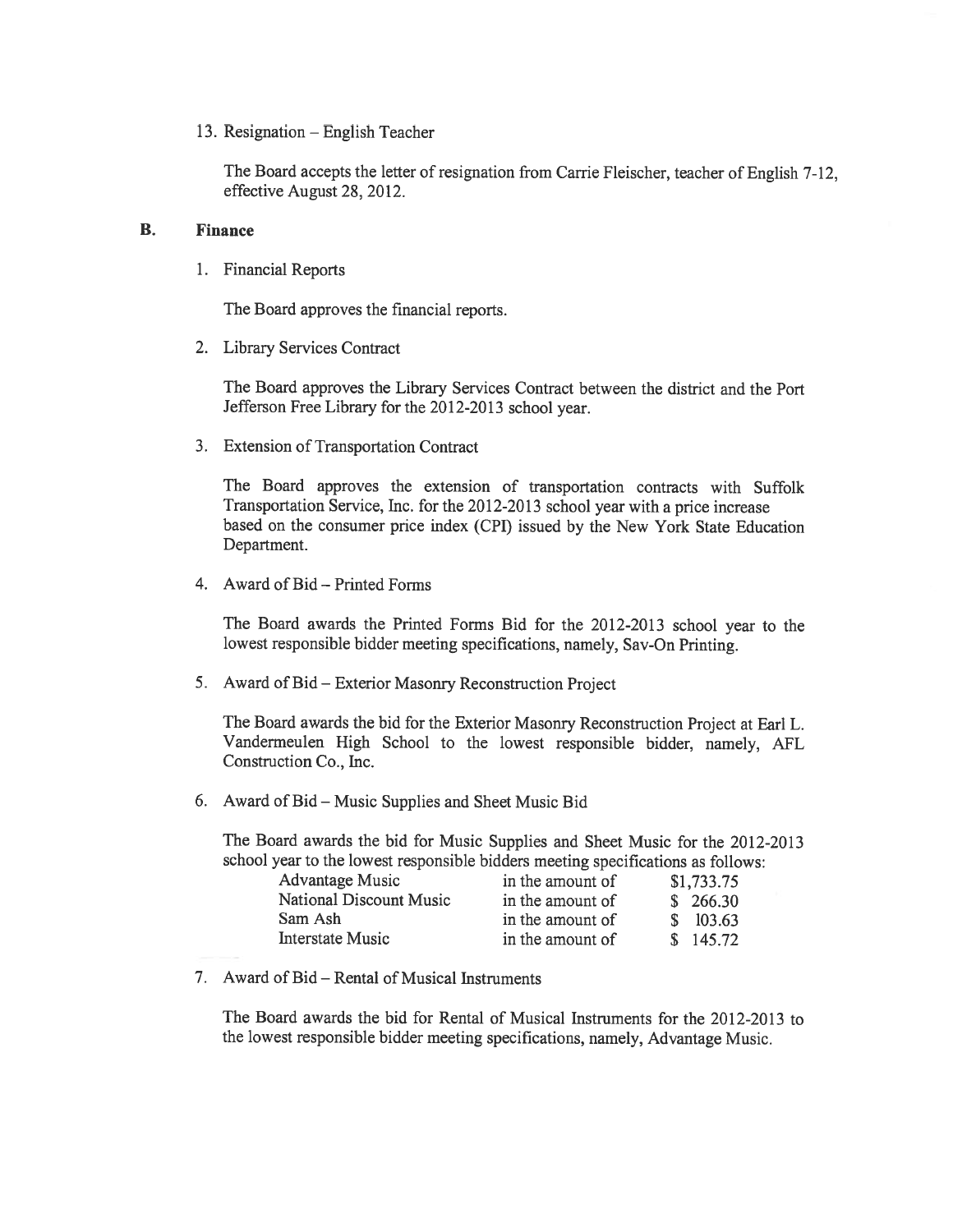8. Award of Bid— Laptops

The Board awards the Laptop Purchase bid to the lowest responsible bidder meeting specifications, namely, School Tech Supply.

9. RFP Award — Packing & Shipping of Laptops

The Board awards the Request for Proposal for packing and shipping of Lenovo laptops to McCollister Transportation.

10. Acceptance of Donation

The Board gratefully accepts the donation of three (3) 10ft  $x10$ ft pop-up shade tents from Mr. Thomas Meehan to be used at outdoor school functions.

11. Transfer of Reserves

The Board approves the following resolution:

WHEREAS, by action of the Board of Education, the Port Jefferson Union Free School District has previously established certain reserves having the following balances as of the fiscal year ending June 30, 2011:

| <b>Reserves</b>              | <b>Fiscal Year</b><br>Ending<br>6/30/11 |  |
|------------------------------|-----------------------------------------|--|
| Workers' Compensation        | 624,147                                 |  |
| Unemployment                 | 336,331                                 |  |
| <b>Compensated Absences</b>  | 2,202,027                               |  |
| <b>Employees' Retirement</b> | 859,431                                 |  |
| Debt Service                 | 2,788,899                               |  |
| Deferred Revenue             | 537,184                                 |  |
| <b>Total Reserves</b>        | 7,348,019                               |  |

And, WHEREAS, the Port Jefferson Board of Education wishes to utilize and or contribute additional funds where appropriate,

NOW BE IT RESOLVED that the Port Jefferson Board of Education hereby authorizes transfers of 2011-12 fund balance to any ofthe properly established reserves not exceed:

| <b>Reserves</b>              | <b>Transfers</b><br>Not to<br><b>Exceed</b> |
|------------------------------|---------------------------------------------|
| Workers' Compensation        | 300,000                                     |
| Unemployment                 | 300,000                                     |
| <b>Employees' Retirement</b> | 400,000                                     |
| Deferred Revenue             | 1,000,000                                   |
| <b>Total Reserves</b>        | 2,000,000                                   |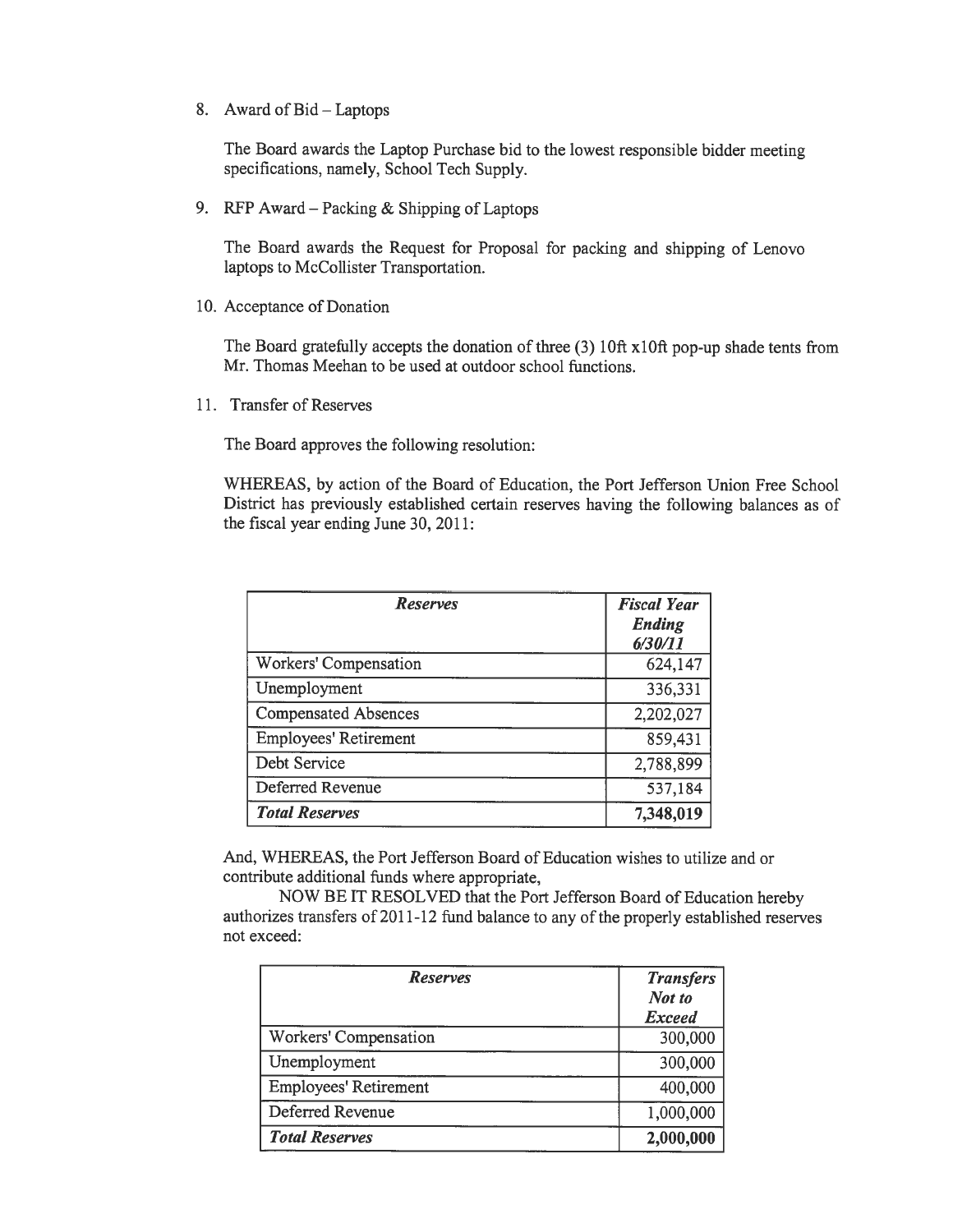#### C. Facilities & Operations

1. Surplus Property

The Board declares the following books as surplus property and authorizes the Assistant Superintendent for Business to dispose of same in the best interest of the district:

55 copies RISE & SHINE New York Assessment Prep-English Language Arts Grade 3 (#RAS2235) Queue 2008 copyright

2. Sailboats and Equipment

The Board approves the following resolution:

WHEREAS, the Port Jefferson Union Free School District directed the sale of surplus sailboat and equipment pursuan<sup>t</sup> to Board Policy No. 6900; and

WHEREAS, the Assistant Superintendent for Business, pursuan<sup>t</sup> to such policy, contacted local municipalities and local non-profit organizations and inquired of their interest in purchasing the surplus sailing equipment; and

WHEREAS, the Stony Brook University Sailing Team has offered to purchase the sailing equipment for \$10,140 and have further represented that they intend to eventually welcome Port Jefferson students to the University program with access to the University Sailing Team's fleet, coaches and educational programs and base of operations at the Setauket Yacht Club, when eligible to do so.

NOW, THEREFORE, BE IT RESOLVED that the Board of Education of the Port Jefferson Union Free School District hereby directs that such sailing equipment identified in the attachment, Exhibit "A", be sold pursuan<sup>t</sup> to Board Policy 6900 to the Stony Brook University Sailing Team.

3. Use of Insecticide

That the Board authorizes the emergency use of Criterion<sup>TM</sup> 0.5G Insecticide for the purpose of Controlling grubs at the Scraggy Fields.

4. SEQRA — 2012/2013 Capital Improvement Programs

The Board adopts the following resolution:

WHEREAS, the Board of Education of the Port Jefferson UFSD is the lead agency under the State Environmental Quality Review Process for the purpose of required determinations respecting the proposed Capital Improvement Projects as follows:

- a. Edna L. Spear ES
- •Playground Replacement
- b. Industrial Arts Building
- •Window Replacement
- • Removal of overhead doors; install new pair of doors. All other openings will be closed off.
- •Exterior stair reconstruction
- •HVAC System Replacement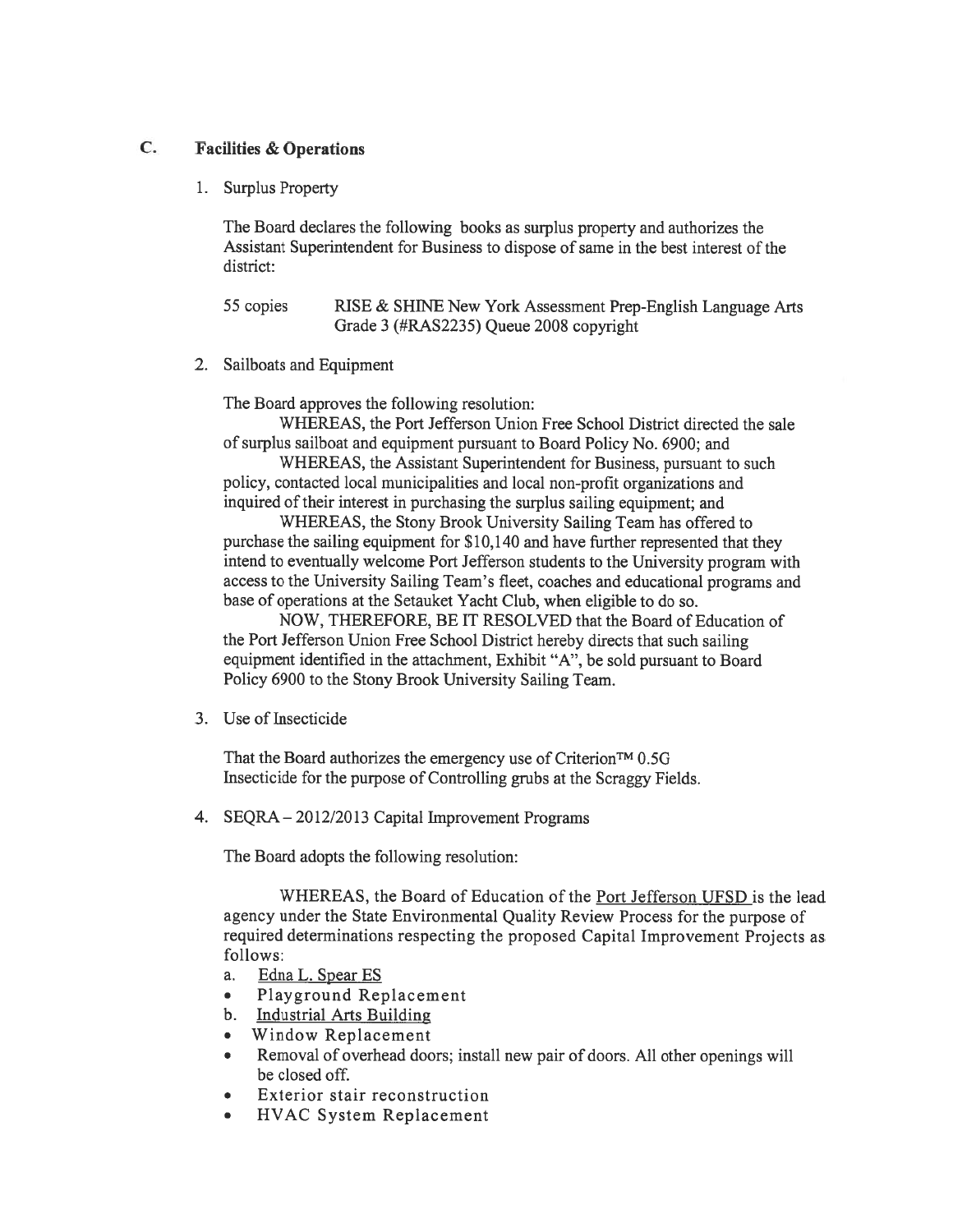WHEREAS, in 1995, amendments were made to the SEQRA Regulation (Part 617) to classify projects, which will be excluded from the requirements for the preparation of an Environmental Impact Statement (Type II Actions). The projects mentioned above are now classified as Type II Actions as determined by 6NYCRR6 17.5 and

WHEREAS, these projects fall under the following categories:

- A. Routine Maintenance and Repair 6NYCRR§ 617.5 (c)(i): Maintenance or repair involving no substantial change in an existing facility.
- B. Replace or Rehabilitation 6NYCRR§ 617.5 (c)(2): replacement or rehabilitation or reconstruction of <sup>a</sup> structure or facility, in kind, on the same site, unless the work exceeds <sup>a</sup> threshold for <sup>a</sup> Type I action in 6NYCRR617.4.

THEREFORE, as the lead agency for the SEQRA determination, all the above referenced projects fall under Categories "A" or "B" above. The procedure for Type II Actions, with regard to the SEQRA Process for Capital Projects noted above is "No Additional Required Action under  $6NYCRR\$  $617.5(a)$ ".

#### D. Education

1. Committees on Special Education

The Board approves the recommendations of the Committees on Special Education.

2. Driver Education Contract Agreement

The Board extends the Driver Education Service Contract Agreement between Port Jefferson UFSD and Jim's Cornerstone Driving School for the provision of driver education for the 2012-2013 school year.

3. Driver Education Instructors

The Board approves the following instructors for the Summer 2012 Driver Education Program: James V. Perretta, Sr.

> Scott T. Perretta Elke Moeller Carlo R. Busso

4. Extension of Agreement

The Board approves an extension of <sup>a</sup> certain agreement, dated July 2012, between the District and the parents of <sup>a</sup> special education student in regard to the student's placement for the 2012-2013 school year.

5. Service Agreement — Staff Development

The Board of Education approves the Service Agreement between the district and CAPS (Child Abuse Prevention Services) for the provision of staff development services for the 2011-2012 school year.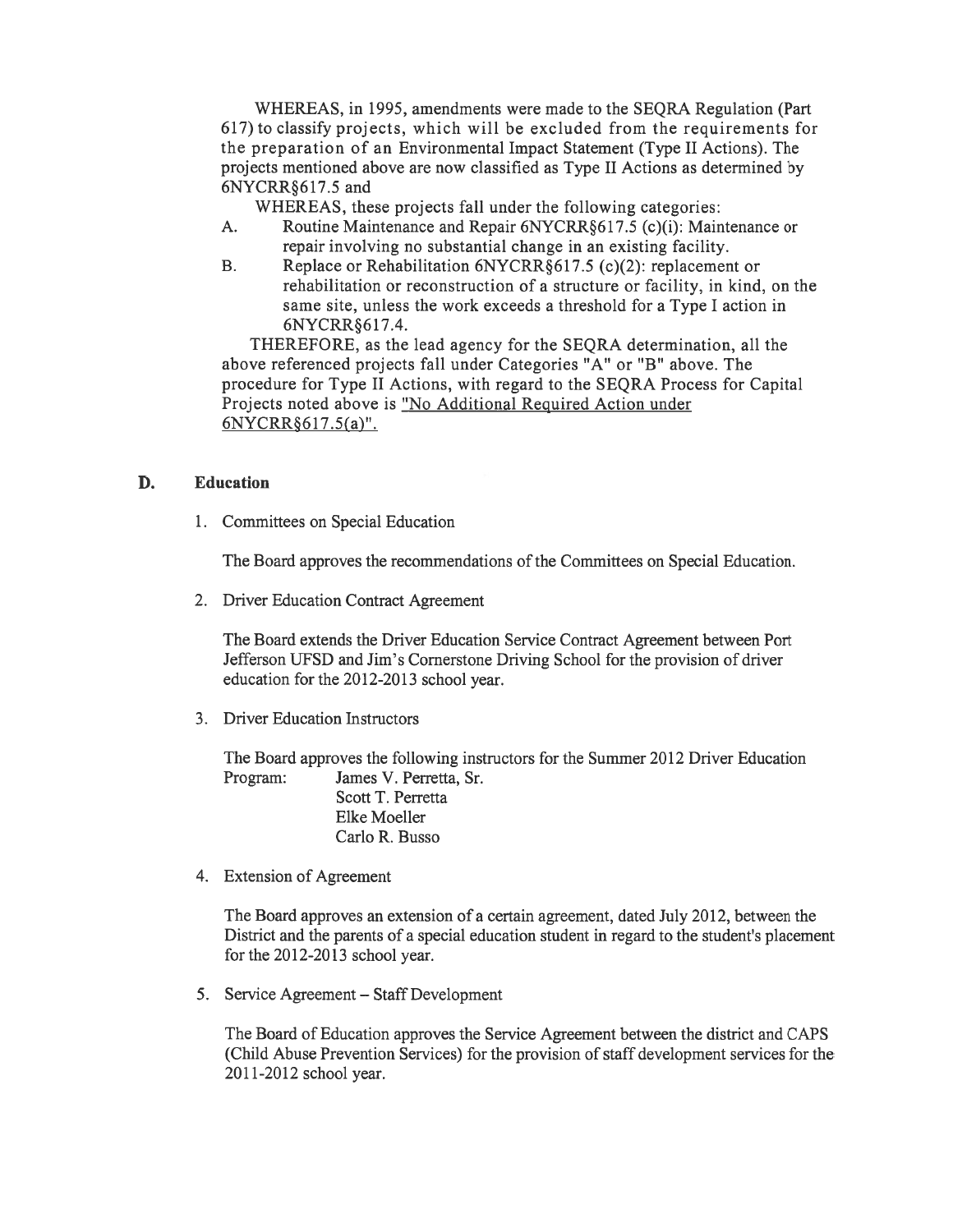6. Special Education Providers/Evaluators

| 2013 school year:                                  |                                                |
|----------------------------------------------------|------------------------------------------------|
| Complete Rehabilitation Inc.                       | Consulting that Makes a Difference (D. Ripple) |
| Dr. Michael Mennella                               | Developmental Disabilities Institute           |
| St. Charles Hospital                               | St. James Tutoring                             |
| <b>Islip Tutoring</b>                              | <b>Creative Tutoring</b>                       |
| Interim Health Care                                | RFB & D                                        |
| Gayle Kligman Therapeutic Resources                | Dr. John Gil                                   |
| Metro Therapy                                      | Out East Therapy                               |
| <b>AHRC</b>                                        | Anderson School                                |
| Summit School                                      | Comsewogue School District                     |
| Miller Place School District                       | <b>South Country School District</b>           |
| Three Village School District                      | Dave Seyfert                                   |
| Nicole O'Neill                                     | <b>Cost Management Systems</b>                 |
| <b>Empowering Minds</b>                            | Horizon Health Care Staffing                   |
| Bilinguals, Inc.                                   | Dr. Karin Burkhard                             |
| Amy Berk, Nurse                                    | Monique Russell, Nurse                         |
| Nicole Harvey-Seaman, Nurse                        | Dr. Irene Solomon                              |
| Career & Employment Options                        | <b>CAPS</b>                                    |
| <b>Stony Brook Hospital</b>                        | <b>Western Suffolk BOCES</b>                   |
| Education, Inc.                                    | Top Grade Tutoring                             |
| Naviance                                           | Cleary School for the Deaf                     |
| <b>East End Disabilities</b>                       |                                                |
| Middle Country School District (2011-12 & 2012-13) |                                                |
| The Community Programs Center of Long Island       |                                                |

The Board approves the following special education providers/evaluators for the 2012-